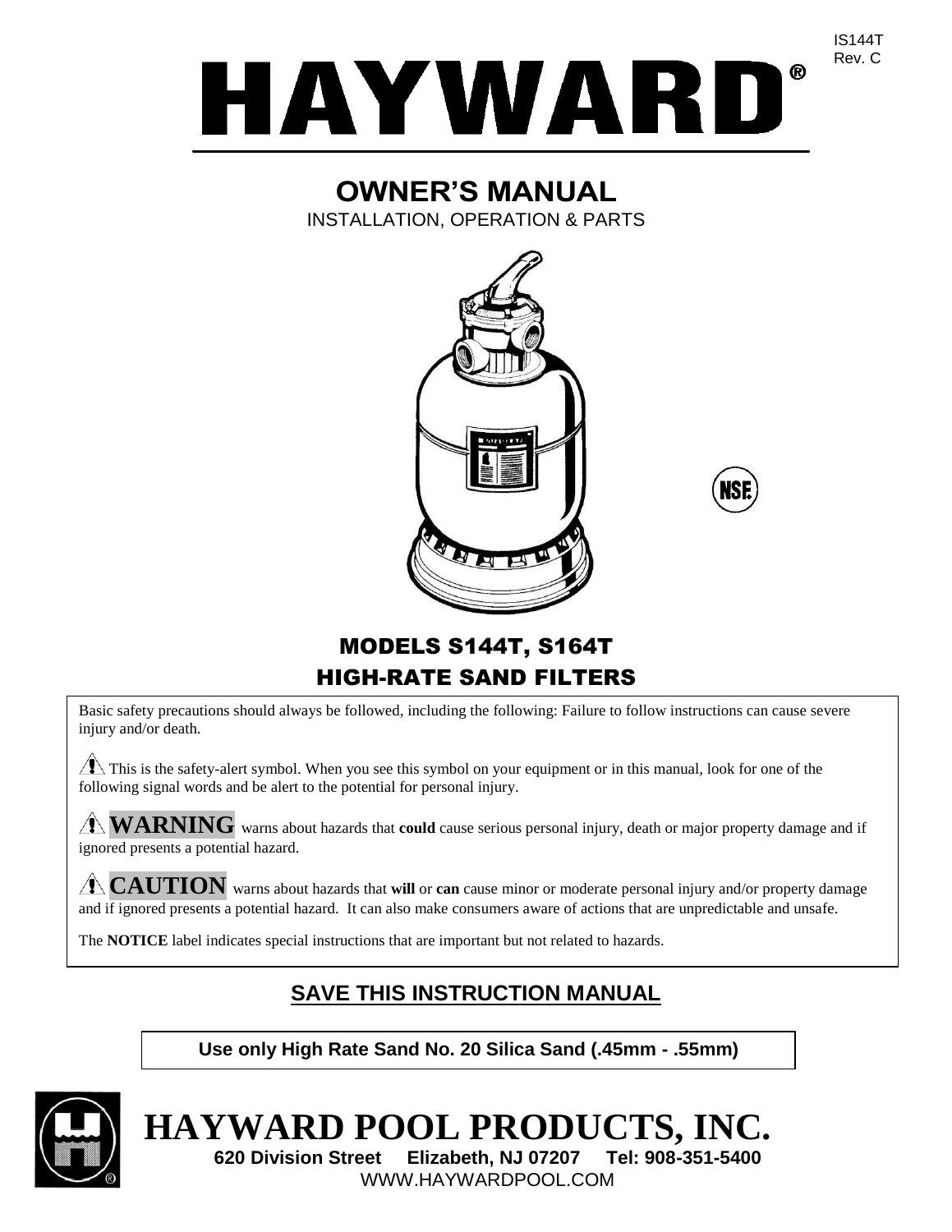

#### $4 \times 7$  - **WARNING** - Read and follow all instructions in this owner's manual and on the equipment. Failure to **follow instructions can cause severe injury and/or death**.

#### **WARNING – Suction Entrapment Hazard.**

Suction in suction outlets and/or suction outlet covers which are, damaged, broken, cracked, missing, or unsecured can cause severe injury and/or death due to the following entrapment hazards:

**Hair Entrapment**- Hair can become entangled in suction outlet cover.

Limb Entrapment- A limb inserted into an opening of a suction outlet sump or suction outlet cover that is damaged, broken, cracked, missing, or not securely attached can result in a mechanical bind or swelling of the limb.

**Body Suction Entrapment**- A negative pressure applied to a large portion of the body or limbs can result in an entrapment.

**Evisceration/ Disembowelment** - A negative pressure applied directly to the intestines through an unprotected suction outlet sump or suction outlet cover which is, damaged, broken, cracked, missing, or unsecured can result in evisceration/ disembowelment.

**Mechanical Entrapment**- There is potential for jewelry, swimsuit, hair decorations, finger, toe or knuckle to be caught in an opening of a suction outlet cover resulting in mechanical entrapment.



#### **WARNING** - **To Reduce the risk of Entrapment Hazards:**

When outlets are small enough to be blocked by a person, a minimum of two functioning suction outlets per pump must be installed. Suction outlets in the same plane (i.e. floor or wall), must be installed a minimum of three feet (3') [1 meter] apart, as measured from near point to near point.

o Dual suction fittings shall be placed in such locations and distances to avoid "dual blockage" by a user.

- o Dual suction fittings shall not be located on seating areas or on the backrest for such seating areas.
- o The maximum system flow rate shall not exceed the flow rating of as listed on Table 2.
- o Never use Pool or Spa if any suction outlet component is damaged, broken, cracked, missing, or not securely attached.
- o Replace damaged, broken, cracked, missing, or not securely attached suction outlet components immediately.
- o In addition two or more suction outlets per pump installed in accordance with latest NSPI, IAF Standards and CPSC guidelines, follow all National, State, and Local codes applicable.
- o Installation of a vacuum release or vent system, which relieves entrapping suction, is recommended.

**WARNING – Failure to remove pressure test plugs and/or plugs used in winterization of the pool/spa from the suction outlets can result in an increase potential for suction entrapment as described above.**

**WARNING – Failure to keep suction outlet components clear of debris, such as leaves, dirt, hair, paper and other material can result in an increase potential for suction entrapment as described above.**

**WARNING – Suction outlet components have a finite life, the cover/grate should be inspected frequently and replaced at least every ten years or if found to be damaged, broken, cracked, missing, or not securely attached.**

**CAUTION – Components such as the filtration system, pumps and heater must be positioned so as to prevent their being used as means of access to the pool by young children.**

**WARNING – Never operate or test the circulation system at more than 40 PSI.**

**CAUTION – All electrical wiring MUST be performed by a qualified professional, and MUST conform to local codes and regulations.**

**WARNING – Never change the filter control valve position while the pump is running.**



**WARNING – Hazardous Pressure.** Pool and spa water circulation systems operate under hazardous pressure during start up, normal operation, and after pump shut off. Stand clear of circulation system equipment during pump start up. Failure to follow safety and operation instructions could result in violent separation of the pump housing and cover, and/or filter housing and clamp due to pressure in the system, which could cause property damage, severe personal injury, or death. Before servicing pool and

spa water circulation system, all system and pump controls must be in off position and filter manual air relief valve must be in open position. Before starting system pump, all system valves must be set in a position to allow system water to return back to the pool. Do not change filter control valve position while system pump is running. Before starting system pump, fully open filter manual air relief valve. Do not close filter manual air relief valve until a steady stream of water (not air or air and water) is discharged.



**WARNING – Separation Hazard.** Failure to follow safety and operation instructions could result in violent separation of pump and/or filter components. Strainer cover must be properly secured to pump housing with strainer cover lock ring. Before servicing pool and spa circulation system, filters manual air relief valve must be in open position. Do not operate pool and spa circulation system if a system component is not assembled properly, damaged, or missing. Do not operate pool and spa circulation system unless filter manual air relief valve body is in locked position in filter upper body.



**WARNING – Electrical** Ground motor before connecting to electrical power supply. Failure to ground pump motor can cause serious or fatal electrical shock hazard.

 $\mathbf{W}$  **WARNING** – Do NOT ground to a gas supply line.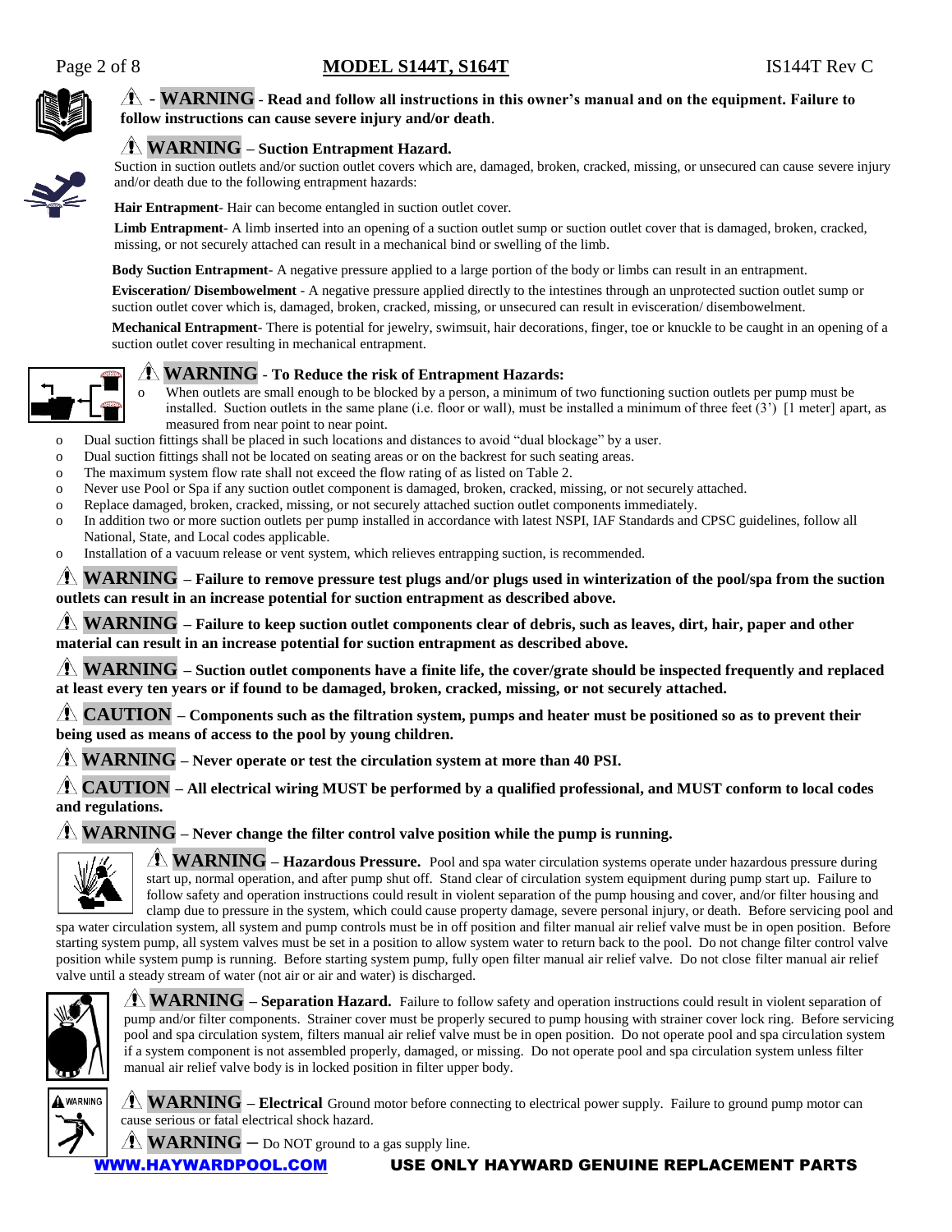#### $\hat{A}$  **WARNING** – To avoid dangerous or fatal electrical shock, turn OFF power to motor before working on electrical connections.

**WARNING –** Failure to bond pump to pool structure will increase risk for electrocution and could result in injury or death. To reduce the risk of electric shock, see installation instructions and consult a professional electrician on how to bond pump. Also, contact a licensed electrician for information on local electrical codes for bonding requirements.

Your Hayward Pro Series high-rate sand filter is a high performance, totally corrosion-proof filter that blends superior flow characteristics and features with ease of operation. It represents the very latest in high-rate sand filter technology. It is virtually foolproof in design and operation and when installed, operated and maintained according to instructions, your filter will produce clear, sparkling water with only minimal attention and care.

#### **HOW IT WORKS**

Your filter uses special filter sand to remove dirt particles from pool water. Filter sand is loaded into the filter tank and functions as the permanent dirt removing media. The pool water, which contains suspended dirt particles, is pumped through your piping system and is automatically directed by the patented filter control valve to the top of the filter tank. As the pool water is pumped through the filter sand, dirt particles are trapped by the sand bed, and filtered out. The cleaned pool water is returned from the bottom of the filter tank, through the control valve and back to the pool through the piping system. This entire sequence is continuous and automatic and provides total recirculation of pool water through your filter and piping system.

After a period of time, the accumulated dirt in the filter causes a resistance to flow, and the flow diminishes. This means it is time to clean (backwash) your filter. With the control valve in the backwash position, the water flow is automatically reversed through the filter so that it is directed to the bottom of the tank, up through the sand, flushing the previously trapped dirt and debris out the waste line. Once the filter is backwashed (cleaned) of dirt, the control valve is manually resequenced to Rinse, and then Filter, to resume normal filtering.

#### **INSTALLATION**

Only simple tools (screwdriver and wrenches), plus pipe sealant for plastic adapters, are required to install and/or service the filter.

- 1. The filter system should be installed, not more than 6 feet above pool water level, on *a level* concrete slab, very firm ground, or equivalent, as recommended by your pool dealer. Position the filter so that the piping connections, control valve and winter drain are convenient and accessible for operation, service and winterizing.
- 2. Assemble pump and pump mounting base (if supplied) to the filter according to instructions packed with the base.
- 3. Loading sand media. Filter sand media is loaded through the top opening of the filter.
	- a. Loosen flange clamp and remove Filter Control Valve (if previously installed).
	- b. Cap internal pipe with sand shield to prevent sand from entering it. Be sure pipe is securely in place in bottom underdrain hub.
	- c. We recommend filling tank approximately 1/2 way with water to provide a cushioning effect when the filter sand is poured in. This helps protect the underdrain laterals from excessive shock. (Be sure the winter drain cap is securely in place on drain pipe).

#### **NOTE: Check to confirm all laterals are in the down position before loading with sand. (See Figure A.)**

- d. Carefully pour in correct amount and grade of filter sand, as specified on Table 1. (Be sure center pipe remains centered in opening). Sand surface should be leveled and should come to within 6" of the top of the filter tank. Remove sand shield from internal pipe.
- 4. Assemble Filter Control Valve to filter tank.
	- a. Loosely pre-assemble both halves of the clamp with one screw and one nut, turning the nut 2 or 3 turns. Do not tighten. Wipe filter flange clean.
	- b. Insert Filter Control Valve (with valve/flange O-ring in place) into the tank neck, taking care that the center pipe slips into the hole in the bottom of the valve. Install clamp around tank and valve flange and assemble second screw and nut. Tighten just enough so that the valve may be rotated on tank for final positioning.
	- c. Wrap two turns of Teflon pipe sealant tape manufactured for plastic pipe on the  $\frac{1}{4}$ " NPT male end of gauge. Carefully screw pressure gauge, into 1/4"NPT tapped hole in valve body. Do not over tighten.
	- d. Wrap two turns of Teflon pipe sealant tape manufactured for plastic pipe, on both Straight adapters (16 on Fig B), starting in the clockwise direction at the first full thread with a half width overlap for the full effective thread length.
	- e. Carefully start the threaded one Straight adapter (16) into the pump discharge (Top Port) and hand tighten. Further tightening may not be needed to make a leakproof joint. However, never tighten more than ½ to 1 ½ turns past hand tight to avoid failure due to over tightening the joint.
	- f. Carefully start the other threaded Straight adapter (16) into the Control Valve (1) port marked PUMP and hand tighten. Further tightening may not be needed to make a leak-proof joint. However, never tighten more than ½ to

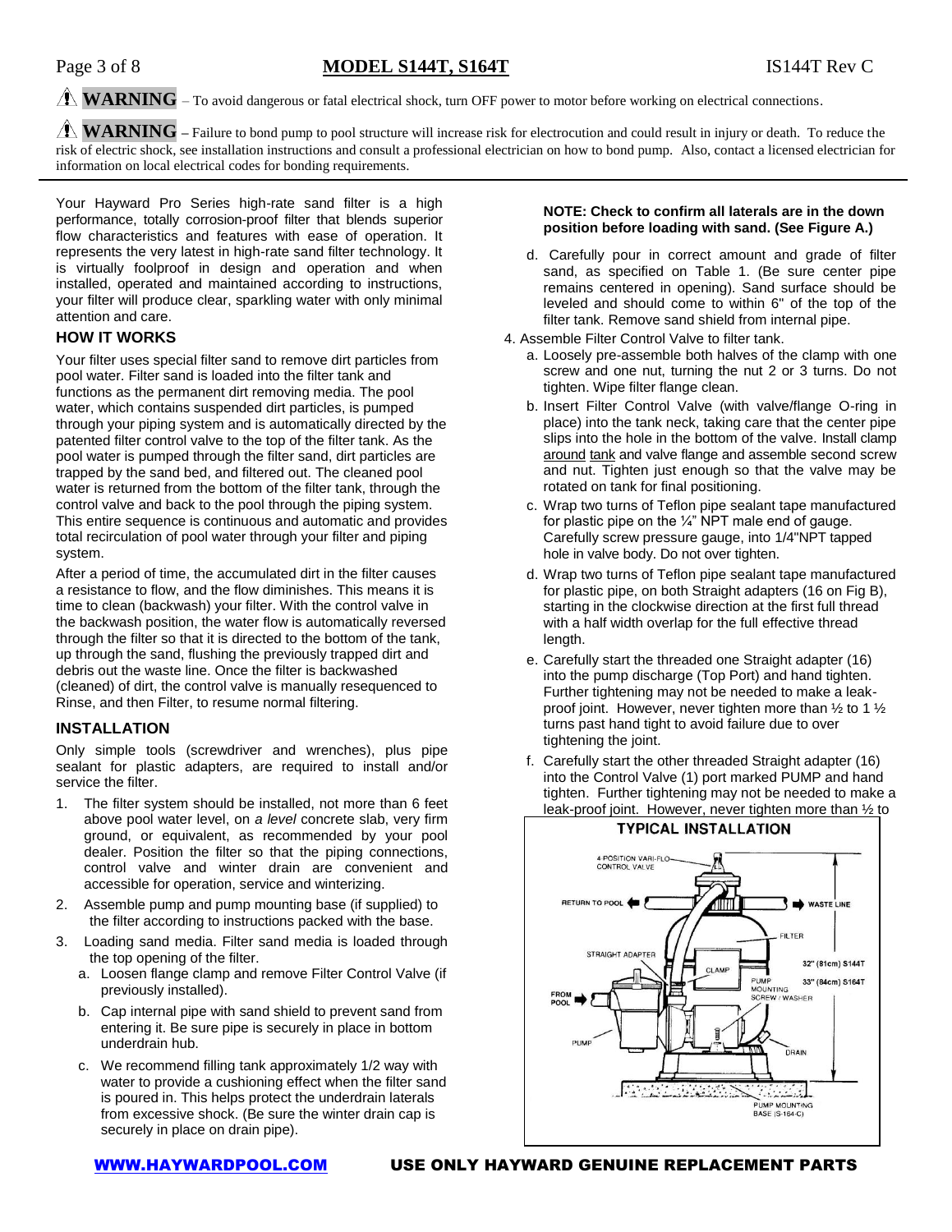1 ½ turns past hand tight to avoid failure due to over tightening the joint.

- g. Place two hose clamps (17) over clear hose (15). Fit hose over straight and elbow adapters and secure with the clamps. (HINT: If it is difficult to fit hose over adapters, place hose in hot water for several minutes. Be Careful HOT WATER can burn you). After the hose connections are made, tighten valve flange clamp with screwdriver, tapping around clamp with screwdriver handle to help seat valve flange clamp. Please be sure to place the vinyl protector caps over the ends of the screws.
- 5. Make return to pool pipe connection to control valve opening marked RETURN and complete other necessary plumbing connections, suction lines to pump, waste, etc.
- 6. Make electrical connections to pump per pump instructions.
- 7. To prevent water leakage, be sure winter drain cap is securely in place and all pipe connections are tight.

#### **INITIAL START-UP OF FILTER**

- 1. Be sure correct amount of filter sand media is in tank and that all connections have been made and are secure.
- 2. Depress Vari-Flo control valve handle and rotate to BACKWASH\* position. (To prevent damage to control valve seal, always depress handle before turning.)
- 3. Prime and start pump according to pump instructions (be sure all suction and return lines are open), allowing the filter tank to fill with water.

#### **WARNING: ALL SUCTION AND DISCHARGE VALVES MUST BE OPEN WHEN STARTING THE SYSTEM. FAILURE TO DO SO COULD CAUSE SEVERE PERSONAL INJURY.**

Once water flow is steady out the waste line, run the pump for at least 2 minutes. The initial back-washing of the filter is recommended to remove any impurities or fine sand particles in the sand media.

- Turn pump off and set valve to FILTER position. Your filter is now operating in the normal filter mode, filtering particles from the pool water.
- 5. Adjust pool suction and return valves to achieve desired flow. Check system and filter for water leaks and tighten connections, bolts, nuts, as required.
- 6. Note the initial pressure gauge reading when the filter is clean. (It will vary from pool to pool depending upon the pump and general piping system). As the filter removes dirt and impurities from the pool water, the accumulation in the filter will cause the pressure to rise and flow to diminish. When the pressure gauge reading is 6-8 PSI (0.41-0.55 BAR) higher than the initial "clean" pressure you noted, it is time to backwash (clean) the filter (see BACKWASH under Filter Control Valve Functions.)

**NOTE: During initial clean-up of the pool water it may be necessary to backwash frequently due to the unusually heavy initial dirt load in the water.**

#### **KEEP SAFETY LABELS IN GOOD CONDITION AND REPLACE IF MISSING OR DAMAGED.**

**IMPORTANT: To prevent unnecessary strain on piping system and valving, always shut off pump before switching Filter Control Valve positions.**

**To prevent damage to the pump and filter and for proper operation of the system, clean pump strainer and skimmer baskets regularly.**

#### **FILTER CONTROL VALVE FUNCTIONS**

**FILTER**—Set valve to FILTER for normal filtering. Also use for regular vacuuming.

**BACKWASH**— For cleaning filter. When filter pressure gauge rises 6- 8 PSI (0.41-0.55 BAR) above start-up (clean pressure):

Stop the pump, set valve to **BACKWASH**. Start pump and backwash until water in sight glass is clear. Approximately 2 minutes or less depending on dirt accumulation. Proceed to **FILTER**.

**WASTE—**To bypass filter for draining or lowering water level and for vacuuming heavy debris directly to waste.

**RECIRCULATE**—Water is recirculated through the pool system, bypassing the filter.

VACUUMING—Vacuuming can be performed directly into the filter. When vacuuming heavy debris loads, set valve to WASTE position to bypass the filter and vacuum directly out to waste.

#### **WINTERIZING**

- 1. Completely drain tank by unscrewing drain cap at base of filter tank. Leave cap off during winter.
- 2. Depress Vari-Flo control valve handle and rotate so as to set pointer on valve top between any two positions. This will allow water to drain from the valve. Leave valve in this "inactive" position.
- 3. Drain and winterize pump according to pump instructions.

#### **SERVICE** & **REPAIRS**

Consult your local authorized *Hayward* dealer or service center. No returns may be made directly to the factory without the expressed authorization of Hayward Pool Products, Inc.

#### **PLEASE REALIZE.. .**

Pure, clear swimming pool water is a combination of two factors—adequate filtration and proper water chemistry balance. One without the other will not give the clean water you desire.

Your filter system is designed for continuous operation. However, this is not necessary for most swimming pools. You can determine your filter operation schedule based on your pool size and usage. Be sure to operate your filtration system long enough each day to obtain at least one complete turnover of your pool water.

To properly sanitize your pool, maintain a free chlorine level of 1 to 3 ppm and a pH range of 7.2 to 7.6. Insufficient chlorine or an out of balance pH level will permit algae and bacteria to grow in your pool and make it difficult for your filter to properly clean the pool water.

**\***NOTE: For new concrete or gunite pools, or where there is a large amount of plaster dust or debris—start filter in FILTER position (not BACKWASH) to prevent clogging of underdrain laterals.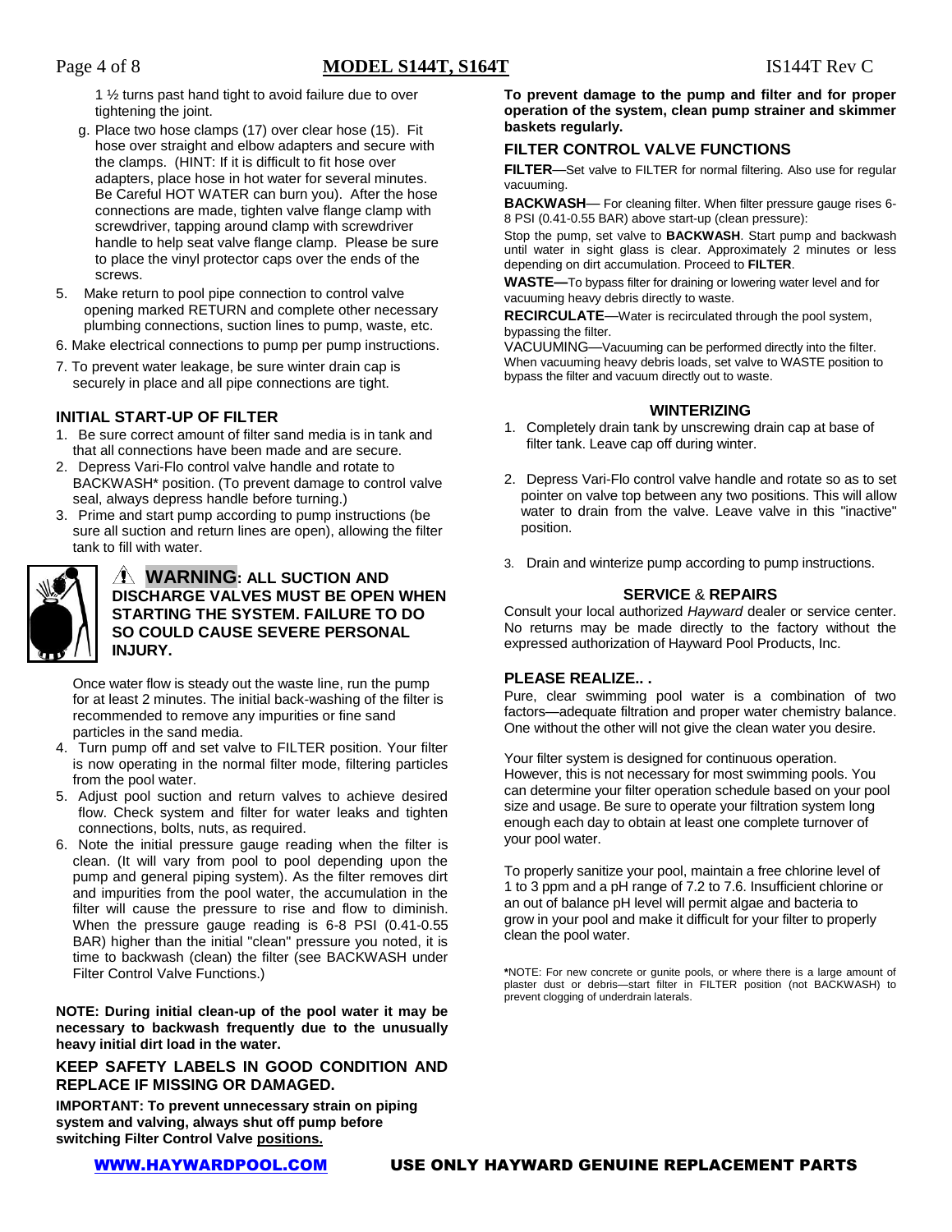|                               | <b>EFFECTIVE</b>                 |     | <b>MAXIMUM</b><br><b>WORKING</b><br><b>PRESSURE</b> |            | <b>REQUIRED CLEARANCE</b> |             |              |     | <b>MEDIA REQUIRED</b> |               |    |
|-------------------------------|----------------------------------|-----|-----------------------------------------------------|------------|---------------------------|-------------|--------------|-----|-----------------------|---------------|----|
| <b>MODEL</b><br><b>NUMBER</b> | <b>FILTRATION</b><br><b>AREA</b> |     |                                                     |            |                           | <b>SIDE</b> | <b>ABOVE</b> |     | <b>TYPE</b>           | <b>AMOUNT</b> |    |
|                               | FT                               | M   | PSI                                                 | <b>BAR</b> | <b>INCH</b>               | MM          | <b>INCH</b>  | MМ  | FII TFR<br>SAND**     | LBS           | ΚG |
| S144T                         | 1.0                              | .10 | 50                                                  | 3.45       | 18                        | 460         | 18           | 460 | $0.45 - 0.55$ mm      | 50            | 23 |
| S164T                         | . 4                              | .13 | 50                                                  | 3.45       | 18                        | 460         | 18           | 460 | 0.45-0.55mm           | 100           | 45 |

### SPECIFICATIONS

\*\*Also known as No. 20 Silica Sand.

**TABLE 1**

#### **PARTS Models S144T, S164T**

| <b>REF</b>     | <b>PART</b>    | <b>DESCRIPTION</b>                  | NO.            |
|----------------|----------------|-------------------------------------|----------------|
| NO             | NO.            |                                     | <b>REQ</b>     |
| 1              | SP0714T        | Vari-Flo Control Valve 1 1/2"       | 1              |
| $\overline{2}$ | ECX270861      | Pressure Gauge                      | 1              |
| 3              | GMX600F        | Valve/Tank O-ring                   | 1              |
| 4              | GMX600NM       | Flange Clamp                        | 1              |
| 5              | SX202S         | Sand Shield                         | 1              |
| 6              | SX144DA        | Folding Lateral Assy S144T          | 1              |
|                | SX164DA        | Folding Lateral Assy S164T          | 1              |
| $\overline{7}$ | SX144AA1       | Filter tank Assy less valve & clamp | 1              |
|                | SX164AA1       |                                     |                |
| 8              | SX200S         | Lateral (Screw in) Prior 2005(14")  | 10             |
|                | <b>SX200SN</b> | Lateral (One piece) (14")           | 10             |
|                | SX200Q         | Lateral (Screw in) Prior 2005(16")  | 10             |
|                | <b>SX200QN</b> | Lateral (One piece) (16")           | 10             |
| 9              | SX108HG        | Drain Cap Kit (Round)               |                |
| 10             | SX180LA        | Drain Cap Assy                      | 1              |
| 11             | <b>SX164B</b>  | System Base (Skirt)                 | 1              |
| 12             | SX164C         | Pump Base                           | 1              |
| 13             | ECX1108        | Mounting Screw 5/16" x 3/4" LG      | 2              |
| 14             | ECX1109        | 5/16" Washer                        | 2              |
| 15             | SX144Z1        | Hose (S144T systems)                | 1              |
|                | SX160Z5        | Hose (S164T Systems)                |                |
| 16             | SPX1091Z4      | 1 1/2" Straight Hose Adapter        | 2              |
| 17             | SPX1091Z6      | Hose Clamp                          | $\overline{2}$ |

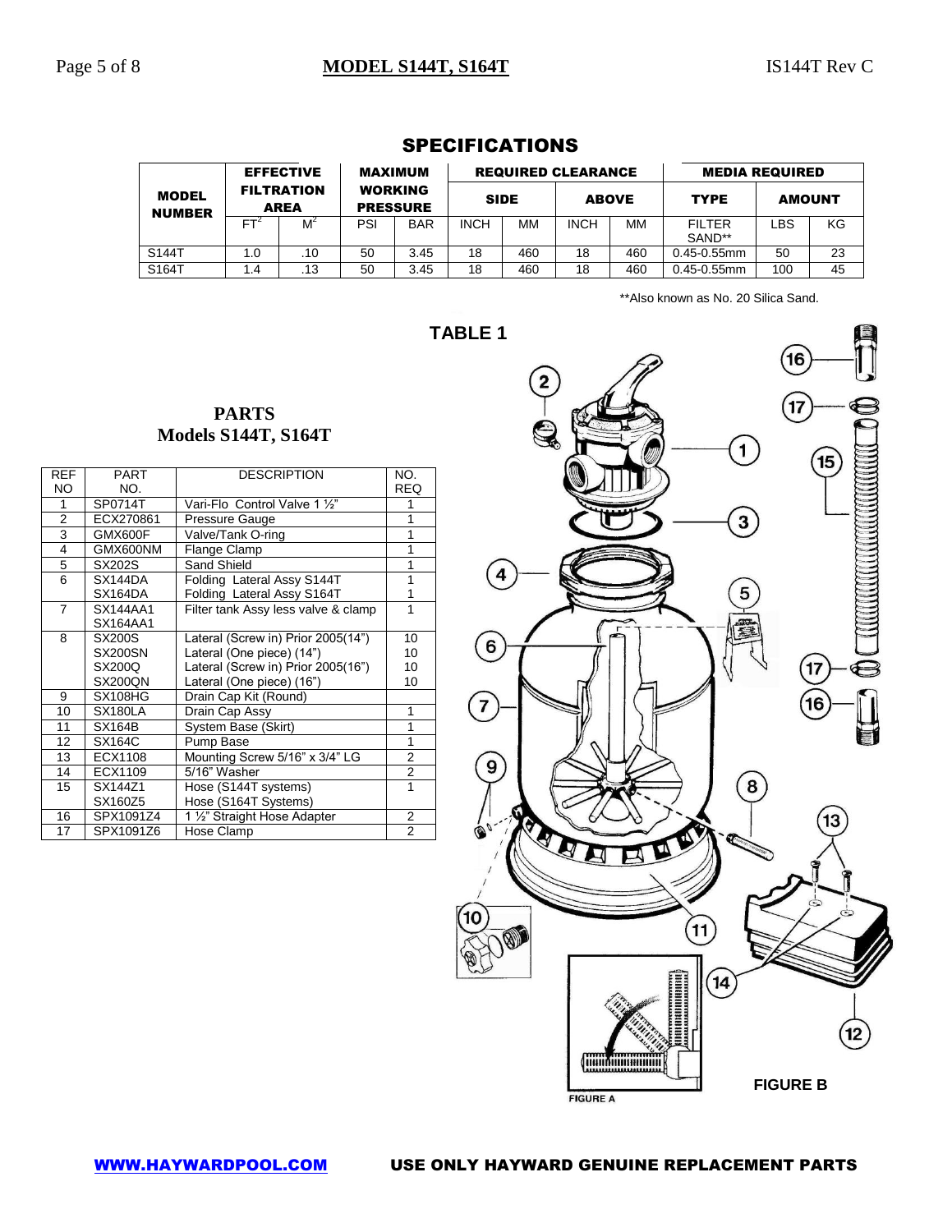### Page 6 of 8 **MODEL S144T, S164T** IS144T Rev C

|                | <b>MAXIMUM RECOMMENDED SYSTEM FLOW RATE BY PIPE SIZE</b> |                      |                 |                |                 |
|----------------|----------------------------------------------------------|----------------------|-----------------|----------------|-----------------|
| Pipe Size      | Flow rate                                                | Pipe Size            | Flow rate       | Pipe Size      | Flow rate       |
| [mm]           | GPM [Liter/Min]                                          | $\lceil$ mm $\rceil$ | GPM [Liter/Min] | [mm]           | GPM [Liter/Min] |
| 1"             | 20                                                       | $1\frac{1}{2}$       | 45              | $2\frac{1}{2}$ | 110             |
| $[32]$         | $[75]$                                                   | [50]                 | [170]           | $[75]$         | [415]           |
| $1\frac{1}{4}$ | 30                                                       | 2"                   | 80              | 3"             | 160             |
| [40]           | $[110]$                                                  | [63]                 | [300]           | [90]           | [600]           |
|                |                                                          |                      | <b>TABLE 2</b>  |                |                 |

#### **PRODUCT REGISTRATION**

(Retain For Your Records)

DATE OF INSTALLATION \_\_\_\_\_\_\_\_\_\_\_\_\_\_\_\_\_\_\_\_

PURCHASED FROM \_\_\_\_\_\_\_\_\_\_\_\_\_\_\_\_\_\_\_\_\_\_\_

**MODEL \_\_\_\_\_\_\_\_\_\_\_\_\_\_\_** SERIAL NUMBER \_\_\_\_\_\_\_\_\_\_\_\_\_\_\_\_\_\_\_\_\_\_\_

 **▲Retain this Warranty Certificate in a safe and convenient location for your records.**

## **PROBLEM SOLVING LIST**

|               | <b>LOW WATER FLOW</b>                                                                | <b>SHORT FILTER CYCLES</b>                                                        | <b>POOL WATER WON'T CLEAR UP</b>                                                |
|---------------|--------------------------------------------------------------------------------------|-----------------------------------------------------------------------------------|---------------------------------------------------------------------------------|
| <b>REMEDY</b> | 1. Check skimmer and pump<br>strainer baskets for debris.                            | 1. Check for algae in pool and<br>superchlorinate as required.                    | 1. Check chlorine, pH and total<br>alkalinity levels and adjust<br>as required. |
|               | 2. Check for restrictions in<br>intake and discharge lines.                          | 2. Be sure chlorine and pH<br>levels are in proper range<br>(adjust as required). | 2. Be sure flow rate through<br>filter is sufficient.                           |
|               | 3. Check for air leak in intake<br>line (indicated by bubbles<br>returning to pool). | 3. Check surface of filter sand<br>for crusting or caking                         | 3. Operate filter for longer periods.                                           |
|               | 4. Backwash filter.                                                                  | (remove 1 " of sand if<br>necessary).                                             | 4. Be sure Vari-Flo valve is set<br>on "Filter" position.                       |

### **POOL CHEMISTRY GUIDELINES**

| <b>SUGGESTED POOL CHEMISTRY LEVELS</b>        |                       | <b>ACTION REQUIRED TO CORRECT POOL CHEMISTRY</b> |                                                                                                      |  |
|-----------------------------------------------|-----------------------|--------------------------------------------------|------------------------------------------------------------------------------------------------------|--|
|                                               |                       | <b>TO RAISE</b>                                  | <b>TO LOWER</b>                                                                                      |  |
| pH                                            | $7.2 \text{ to } 7.6$ | Add Soda Ash                                     | Add Muriatic Acid or Sodium Bisulphate                                                               |  |
| <b>TOTAL ALKALINITY</b>                       | 100 to 130 ppm        | Add Sodium Bicarbonate                           | <b>Add Muriatic Acid</b>                                                                             |  |
| CHLORINE (UNSTABILIZED)                       | 0.3 to 1.0 ppm        | <b>Add Chlorine Chemical</b>                     | No action - chlorine will naturally dissipate                                                        |  |
| <b>CHLORINE (STABILIZED)</b>                  | 1.0 to 3.0 ppm        | <b>Add Chlorine Chemical</b>                     | No action - chlorine will naturally dissipate                                                        |  |
| <b>CHLORINE STABILIZER</b><br>(Cyanuric Acid) | 40 to 70 ppm          | Add Stabilizer                                   | Dilution - partially drain & refill pool with water<br>that has not been treated with Cyanuric Acid. |  |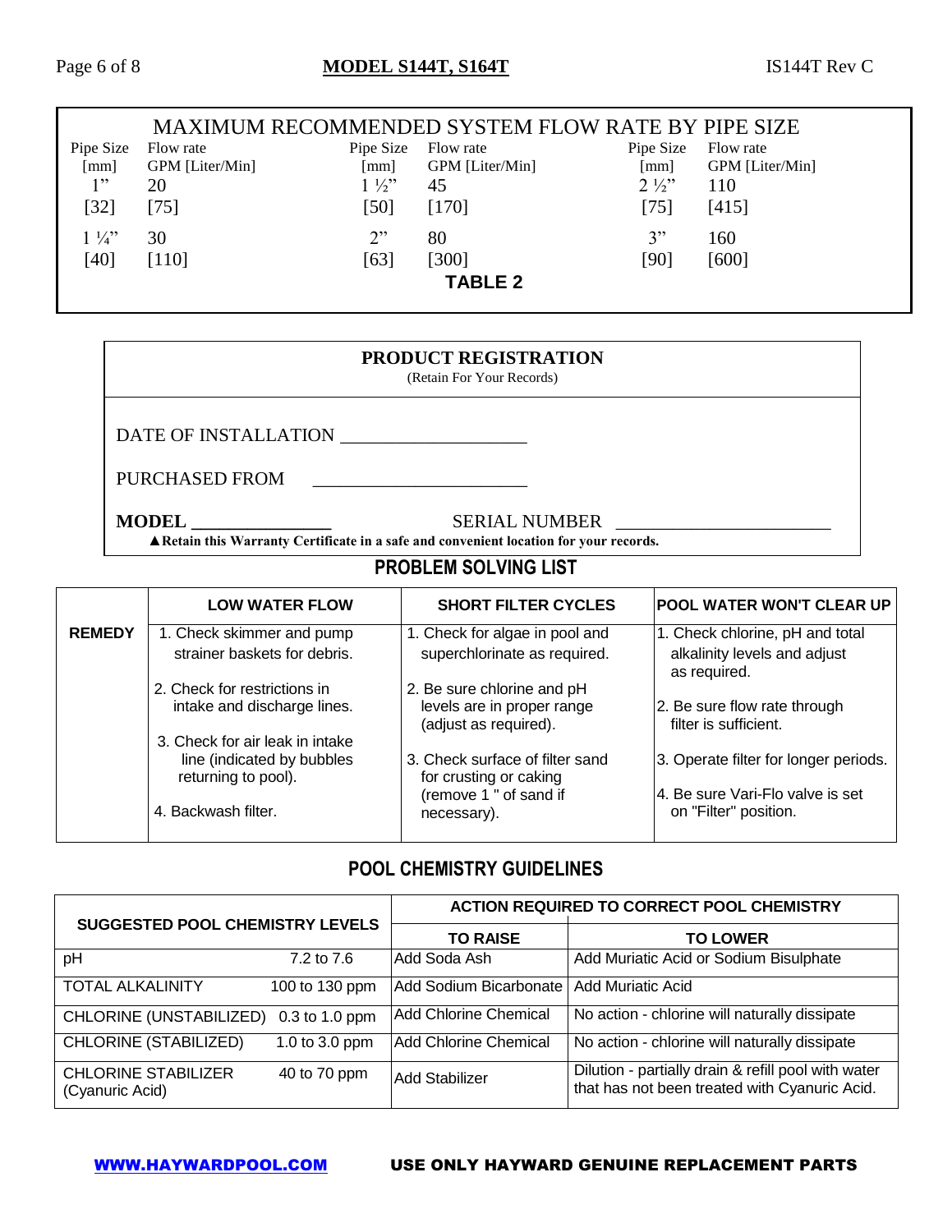#### Page 7 of 8 **MODEL S144T, S164T** IS144T Rev C

#### **HAYWARD® LIMITED WARRANTY**

This equipment was inspected before shipment from our plant. To original purchasers of this equipment, Hayward Pool Products, Inc., 620 Division Street, Elizabeth, New Jersey, warrants its products free from defects in materials and workmanship for a period of **ONE (1)** year from the date of purchase.

Parts which fail or become defective during the warranty period, except as a result of freezing, negligence, improper installation, use, or care, shall be repaired or replaced, at our option, without charge, within 90 days of the receipt of defective product, barring unforeseen delays.

To obtain warranty replacements or repair, defective components or parts should be returned, transportation paid, to the place of purchase, or to the nearest authorized Hayward service center. For further Hayward dealer or service center information, contact Hayward customer service department. No returns may be made directly to the factory without the express written authorization of Hayward Pool Products, Inc.

To original purchasers of this equipment, Hayward Pool Products, Inc. warrants its vacuum release systems to be free from defects in materials and workmanship for a period of **ONE (1)** year from the date of purchase.

Filters which become defective during the warranty period, except as a result of freezing, negligence, improper installation, use or care, shall be repaired or replaced, at our option, without charge.

All other conditions and terms of the standard warranty apply.

Hayward shall not be responsible for cartage, removal and/or reinstallation labor or any other such costs incurred in obtaining warranty replacements.

The Hayward Pool Products warranty does not apply to components manufactured by others. For such products, the warranty established by the respective manufacturer will apply.

Some states do not allow a limitation on how long an implied warranty lasts, or the exclusion or limitation of incidental or consequential damages, so the above limitation or exclusion may not apply to you.

This warranty gives you specific legal rights, and you may also have other rights, which vary from state to state.

**Hayward Pool Products, Inc. 620 Division Street**

**\*Supersedes all previous publications. Elizabeth, NJ 07207**

 **▼DETACH HERE: Fill out bottom portion completely and mail within 10 days of purchase/installation.**

© Hayward Pool Products, Inc. 2006 All rights reserved.

| <b>AYWARD</b>                                                                                                                                                                                                                        | Mail to: Hayward Pool Products, Inc., 620 Division Street, Elizabeth, NJ 07207, Attn: Warranty Dept.<br><b>Warranty Registration Card</b> |
|--------------------------------------------------------------------------------------------------------------------------------------------------------------------------------------------------------------------------------------|-------------------------------------------------------------------------------------------------------------------------------------------|
|                                                                                                                                                                                                                                      | <b>Years pool has been in service</b> $\Box$ less than 1 $\Box$ 1-3 $\Box$ 3-5 $\Box$ 5-10                                                |
|                                                                                                                                                                                                                                      |                                                                                                                                           |
| City State Zip                                                                                                                                                                                                                       | Company name                                                                                                                              |
| E-mail Address and the state of the state of the state of the state of the state of the state of the state of the state of the state of the state of the state of the state of the state of the state of the state of the stat       |                                                                                                                                           |
| Product Purchased New York and Separate and Separate Separate and Separate Separate and Separate Separate and Separate Separate and Separate and Separate and Separate and Separate and Separate and Separate and Separate and       | $City$ $City$ $State$ $Zip$                                                                                                               |
|                                                                                                                                                                                                                                      |                                                                                                                                           |
| $\Box$ Replacement<br>$\Box$ New Installation                                                                                                                                                                                        | Please send me more information on these other<br>products from Hayward:                                                                  |
| <b>Type of In-Ground Pool:</b>                                                                                                                                                                                                       | $\Box$ Pump<br>$\Box$ Filter<br>$\Box$ Automatic Pool Cleaner<br>$\Box$ Light                                                             |
| $\Box$ Vinyl $\Box$ Fiberglass $\Box$ Gunite                                                                                                                                                                                         | $\Box$ Skimmer<br>$\Box$ Chlorinator<br>$\Box$ Heater<br>$\Box$ Heat Pump                                                                 |
| Size of Pool <u>and the same of the same of the same of the same of the same of the same of the same of the same of the same of the same of the same of the same of the same of the same of the same of the same of the same of </u> | $\Box$ Salt/Chlorine Generator<br>$\Box$ Controls                                                                                         |